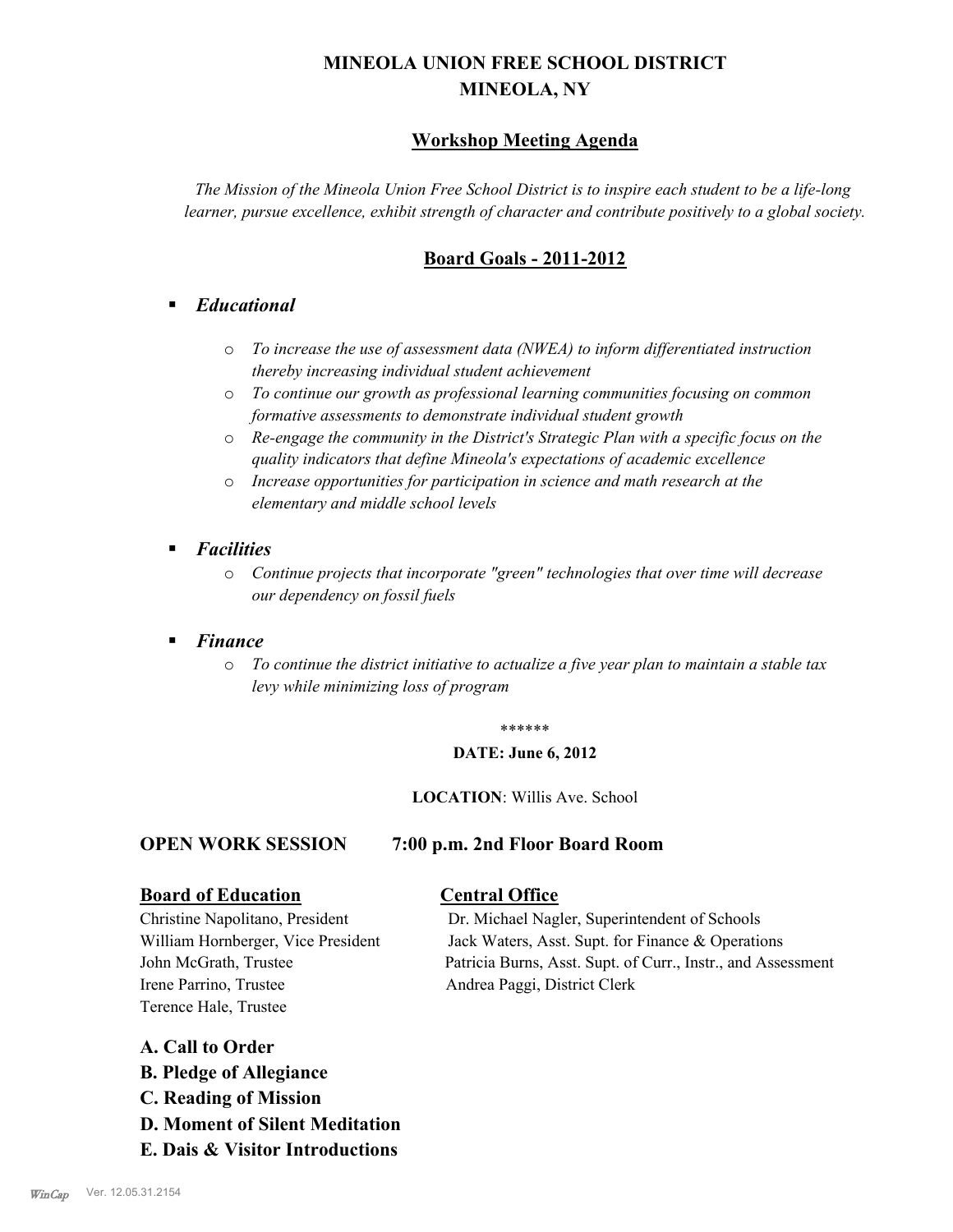#### **F. High School Student Organization Report**

#### **G. Old Business**

#### **H. New Business**

#### **Policy - First Reading of Policy #5330 - Dignity for All Students**

**RESOLUTION #77 - BE IT RESOLVED** that the Board of Education of the Mineola Union Free School District waives the first formal reading of Policy #5330 (Dignity for All Students) due to its availability on the information table.

| <b>Motion:</b><br>Second: |     |
|---------------------------|-----|
| Yes:                      | No: |
|                           |     |
|                           |     |
|                           |     |
|                           |     |
| Passed:                   |     |

#### **Policy - First Reading of Policy # 5340 - Civility, Citizenship and Character Education**

**RESOLUTION # 78- BE IT RESOLVED** that the Board of Education of the Mineola Union Free School District waives the first formal reading of Policy #5340 (Civility, Citizenship and Character Education) due to its availability on the information table.

| <b>Motion:</b><br>Second: |     |  |
|---------------------------|-----|--|
| Yes:                      | No: |  |
|                           |     |  |
|                           |     |  |
|                           |     |  |
|                           |     |  |
| Passed:                   |     |  |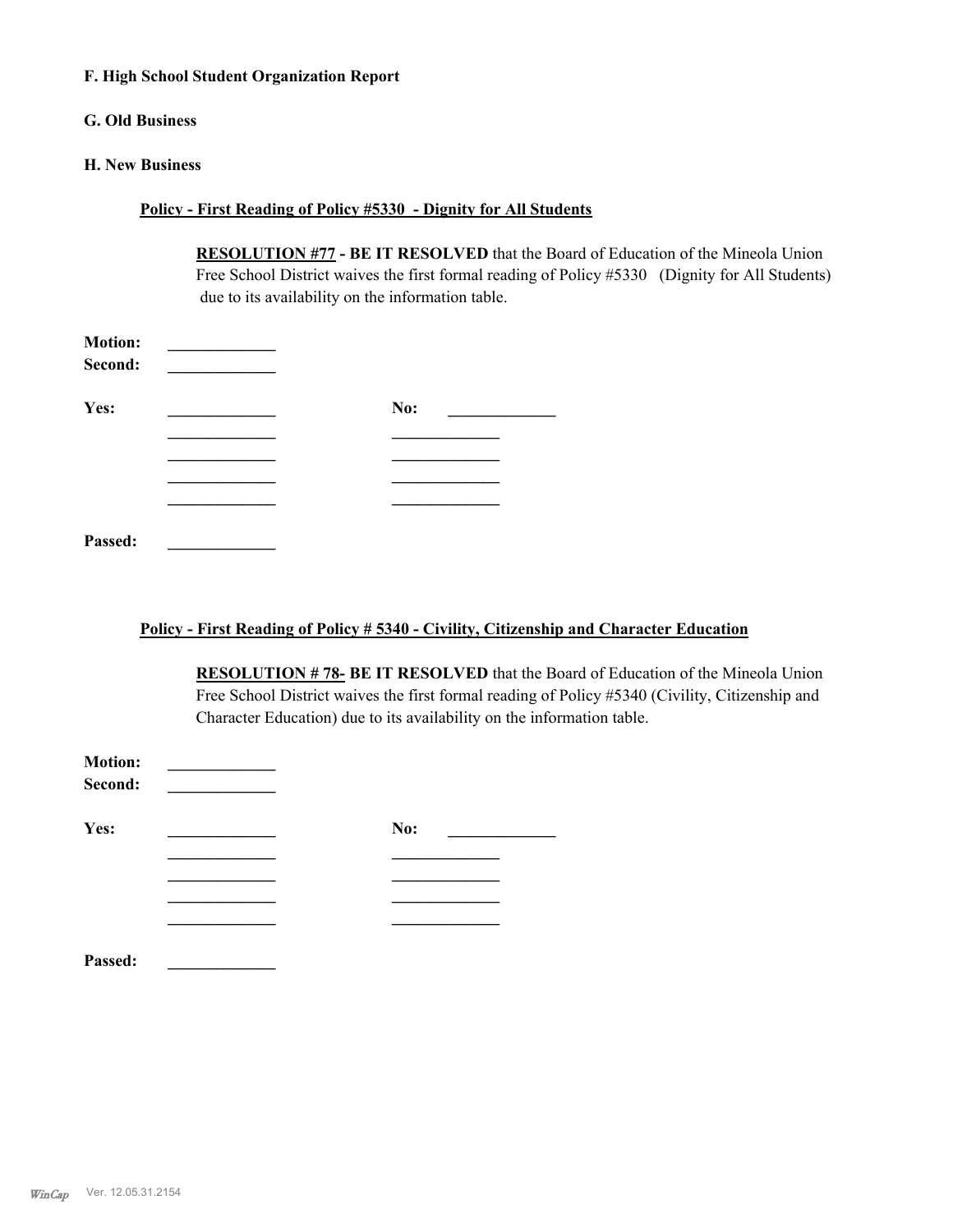#### **I. Consensus Agenda**

**RESOLUTION #79-BE IT RESOLVED** that the Board of Education approves the consensus agenda items I.1.a. through I.4.a.2, as presented.

| <b>Motion:</b><br>Second: |     |
|---------------------------|-----|
| Yes:                      | No: |
|                           |     |
|                           |     |
|                           |     |
|                           |     |
| Passed:                   |     |

#### 1. **Accepting of Minutes**

That the Board of Education accepts the minutes of February 16, 2012 Business Meeting and March 1,2012 Workshop Meeting as presented. a.

#### 2. **Instruction**

Appointment(S) Sub Teacher per diem The Board of Education approves the addition of the following candidates to the Per Diem Substitute Teacher List at a daily rate of pay, \$90.00: a.

|    | <b>EMPLOYEE NAME</b>        | <b>EMPLOYEE CERTIFICATION</b>    |
|----|-----------------------------|----------------------------------|
| 1. | Jaclyn M. Petrowski         | Mathematics 7-12                 |
| 2. | Alona Klein                 | Mathematics 7-12                 |
| 3. | Christopher Weidlein        | Social Studies 7-12              |
| 4. | Danielle M. Holler          | Childhood Education (Grades 1-6) |
|    | b.<br>Appointment(S) Tenure |                                  |

# That the Board of Education approve the recommendation of the Superintendent of Schools to appoint the following Teachers to tenure:

|    | <b>EMPLOYEE</b>     | <b>TENURE AREA</b>               | <b>EFFECTIVE</b> | <b>SCHOOL</b>            |
|----|---------------------|----------------------------------|------------------|--------------------------|
|    | <b>NAME</b>         |                                  | <b>DATE</b>      |                          |
| 1. | Patricio A. Romero  | Psychologist                     | 09/01/2012       | Mineola High School      |
| 2. | <b>Bette Sloane</b> | Mathematics                      | 09/01/2012       | Mineola High School      |
| 3. | Sharon A. Macken    | <b>School District</b><br>Leader | 07/01/2012       | Central Office           |
| 4. | Marc B. Ratner      | Music                            | 09/01/2012       | Mineola Middle<br>School |

#### Appointment(S) Summer Music c.

That the Board of Education approves a self funded Summer Music Program, (Salary, hourly summer wages are based on the MTA contractual rates):

|               | <b>EMPLOYEE NAME</b> | <b>STEP</b> | <b>STIPEND</b> |
|---------------|----------------------|-------------|----------------|
| Summer School | Kristin Frazer       | N/A         | \$3,646.68     |
| Teacher       |                      |             |                |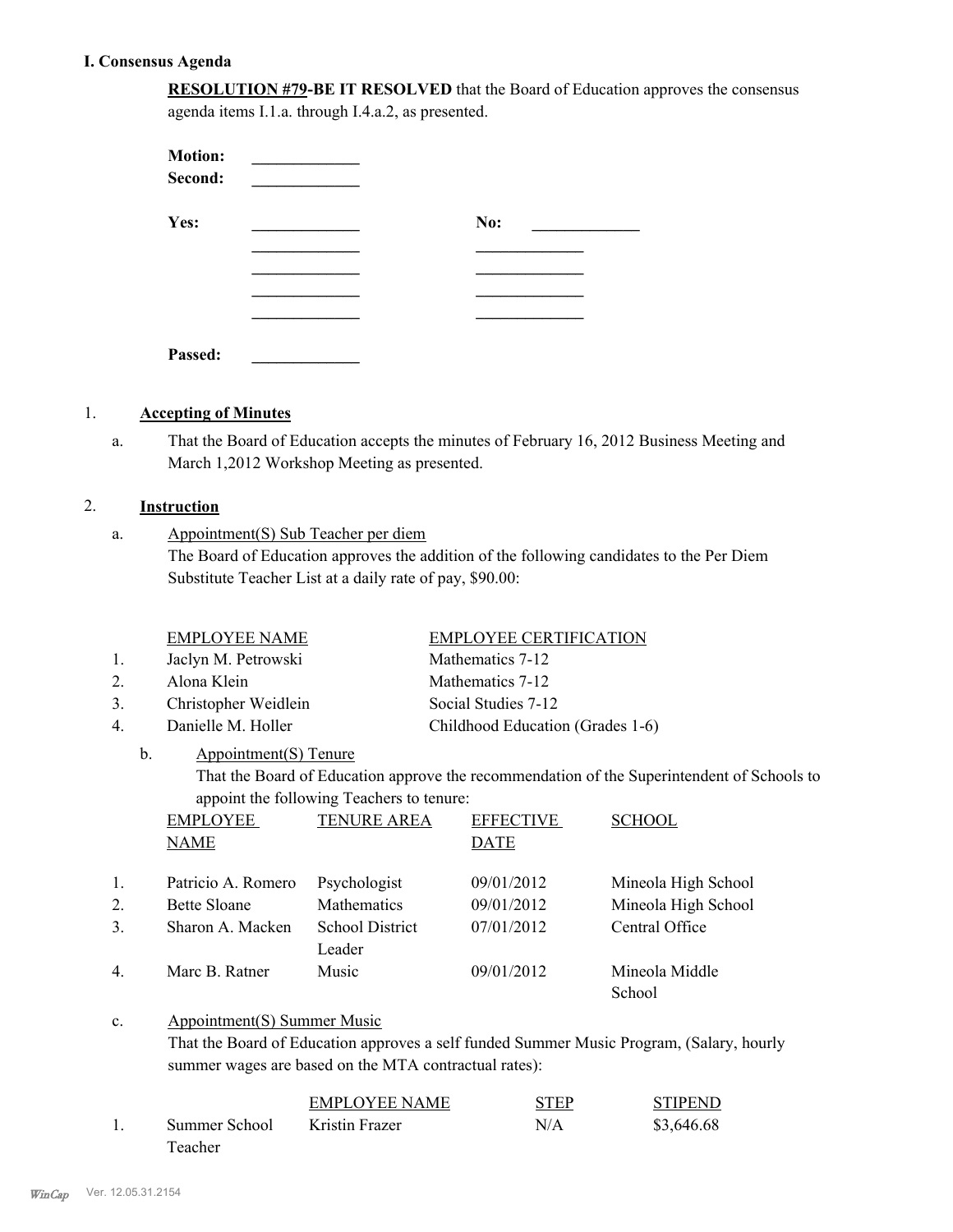|               | EMPLOYEE NAME    | STEP | <b>STIPEND</b> |
|---------------|------------------|------|----------------|
| Summer School | Mark J. Bennett  | N/A  | \$3,646.68     |
| Teacher       |                  |      |                |
| Summer School | Brian E. Goldman | N/A  | \$3646.68      |
| Teacher       |                  |      |                |

#### 3. **Instruction: Contracted**

a. That the Board of Education accepts the related services agreement between Nicholas Center for Autism and the Mineola UFSD for the 2012- 2013 school year.

#### 4. **Civil Service**

- a. Appointments
- That the Board of Education approves the appointments of the following Summer Cleaners to begin work effective June 4, 2012 through August 17, 2012. Salary will be \$8.00 per hour. 1.

| Michael Byrne        | Nicholas Moran     |
|----------------------|--------------------|
| <b>Brandon Deady</b> | Christopher Dunlop |
| Sean Gonzalez        | John Misciagno     |
| Nicholas Palma       | Alicia Romano      |
| Robert Steinmann     |                    |

That the Board of Education approves the appointments of the following summer workers for Mineola East effective the week of August 20, 2012 for three days and two evenings at the High School. Salary will be \$8.00 per hour. 2.

> Judy Granath Rosina Sarno Jane Lapin

#### **J. Superintendent's Report**

| K. Executive Session Time: |  | p.m. |  |  |
|----------------------------|--|------|--|--|
| <b>Motion:</b><br>Second:  |  |      |  |  |
| Yes:                       |  | No:  |  |  |
|                            |  |      |  |  |
|                            |  |      |  |  |
|                            |  |      |  |  |
| Passed:                    |  |      |  |  |